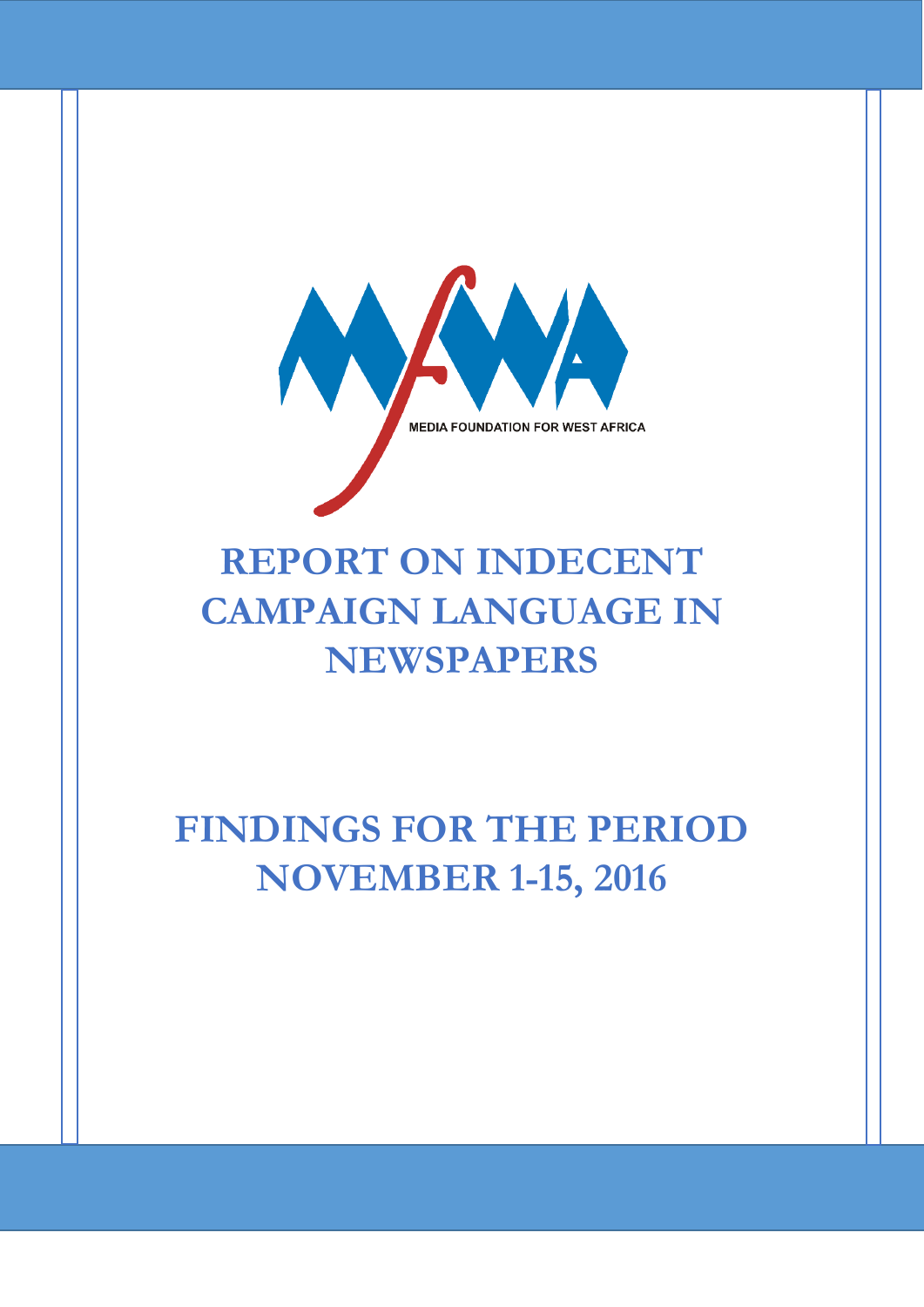### **1.0 Introduction**

As Ghana's 2016 elections draws closer, the media remain the biggest platform for the propagation of campaign messages by contesting political parties and candidates who are seeking the mandate of the electorate.

The media are generally expected to be objective and professional in the discharge of their duties as watchdogs and sources of information for the electorate. However, some media owners, editors and reporters tend to be partisan and in the process, they sometimes orchestrate, produce or allow to be produced in their media, offensive, provocative, unsubstantiated allegations and other forms of content that do not bode well for democratic discourse and the peace of the country during electioneering periods.

In response to and as a way of contributing to promote professional standards in the media while reducing incidents of abusive campaign language in the media, the Media Foundation for West Africa (MFWA) has been monitoring and reporting on the use of indecent campaign language in the lead up to the 2016 polls. So far, the campaign language monitoring by the MFWA has been limited to monitoring of radio stations. The monitoring project has been highly successful in reducing abusive campaign language on radio stations across the country.

In order to expand the project's scope, the MFWA started monitoring and content-analysing the content of 15 selected newspapers to track and spotlight abusive campaign content in those newspapers. The inclusion of newspapers in the monitoring is important because newspapers in Ghana are still a major source of information and set the agenda for almost all the major discussions on radio in the morning.

The 15 newspapers that are being monitored include the two main state-owned ones (*Daily Graphic and Ghanaian Times*) and 13 major private newspapers some of which are widely known or perceived to be supportive of the opposition New Patriotic Party (NPP) or the ruling National Democratic Congress (NDC). The following are the private newspapers that are being monitored:

- *Daily Guide*
- *Daily Democrat*
- *The Daily Statesman*
- *The New Crusading Guide*
- *The Chronicle*
- *The Enquirer*
- *The Daily Dispatch*
- *The Ghanaian Lens*
- *Daily Post*
- *Today*
- *Daily Searchlight*
- *Ghana Palaver*
- *The Independent*

#### **1.1 Methodology**

A content analysis instrument and coding sheet was developed guided by the already existing stakeholder-validated instrument for the language monitoring on radio. Contextual modifications were made to reflect the differences in radio and newspaper content and presentation. Project staff were recruited and trained based on the content analysis instrument and coding sheet to content-analyse stories in the 15 selected newspapers to identify any abusive/indecent words, phrases, sentences or images in stories published by the selected newspapers.

The objective of this component of the project is to examine indecent expressions in newspapers, both state-owned and private. This report, therefore, covers findings from data monitored, collated and analysed from November 1 to15, 2016.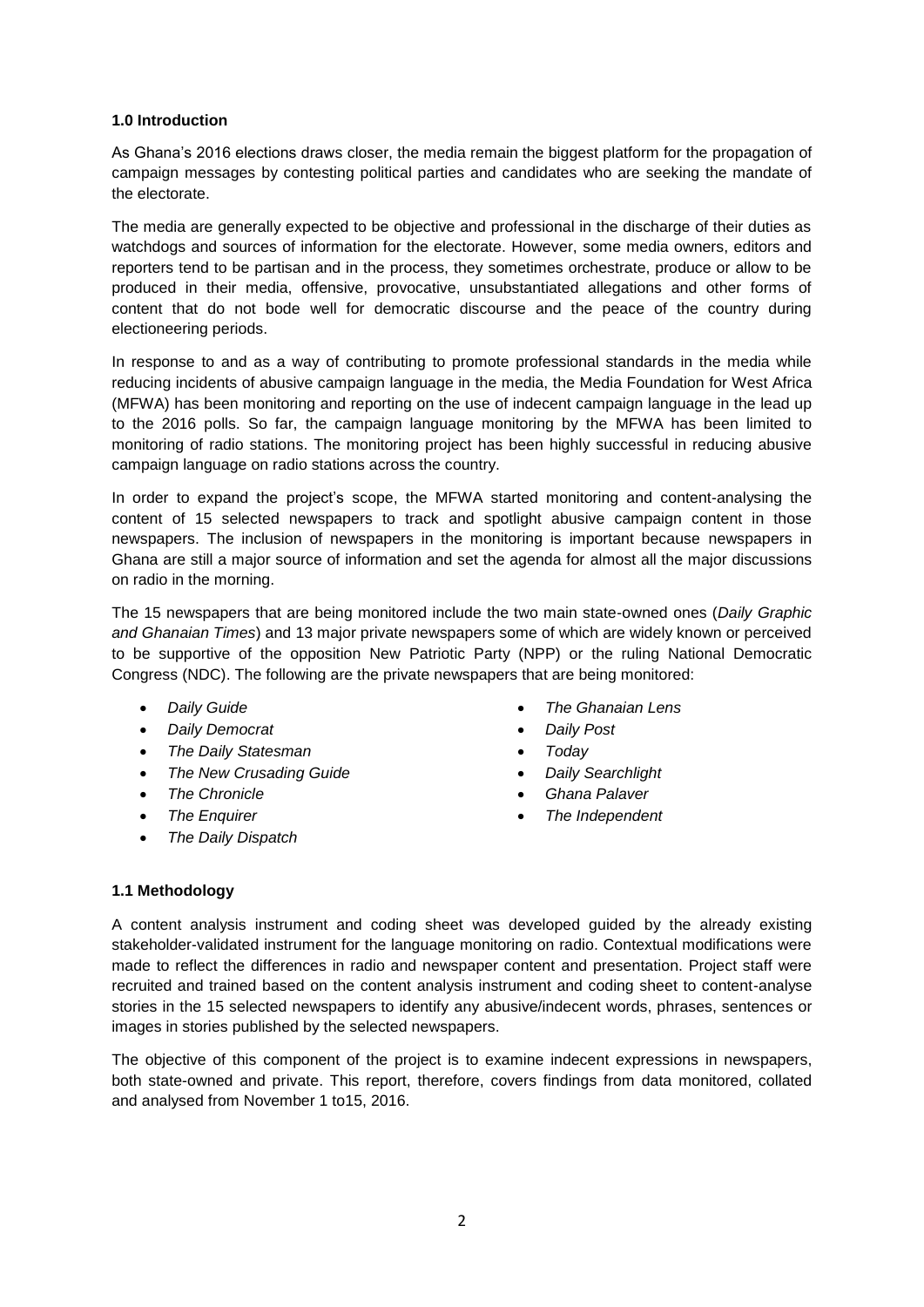# **2.0 General Findings**

A total of 1,145 stories were monitored and analysed over a two week period in two state-owned newspapers and thirteen private newspapers. Out of these, 12 indecent expressions were recorded. These expressions fell under two categories: provocative comments and unsubstantiated allegations. Indecent expressions were recorded in four private newspapers (The Ghanaian Lens, Daily Democrat, The Enquirer and The Daily Statesman) out of the 15 newspaper outlets monitored. The Ghanaian Lens, a newspaper perceived to be pro-NDC, topped the list with 7 incidents of all indecent expressions recorded. The NPP had the highest number of attacks while the NDP and the NDC had the least.

# **2.1 Specific Findings**

The 15 newspaper outlets monitored generated a total of 1,145 political and election-related stories over the monitoring period. The distribution of stories by the 15 newspapers are presented below:

| <b>Newspaper</b>               | <b>Number of Stories</b> | Percentage |
|--------------------------------|--------------------------|------------|
| <b>Daily Graphic</b>           | 139                      | $(12.1\%)$ |
| <b>The Ghanaian Times</b>      | 79                       | (6.9%)     |
| <b>Daily Guide</b>             | 129                      | (11.3%)    |
| <b>Daily Democrat</b>          | 44                       | (3.8%)     |
| <b>The Daily Statesman</b>     | 141                      | (12.3%)    |
| <b>The New Crusading Guide</b> | 66                       | (5.8%)     |
| <b>The Chronicle</b>           | 76                       | $(6.6\%)$  |
| <b>The Enquirer</b>            | 69                       | $(6.0\%)$  |
| <b>The Daily Dispatch</b>      | 56                       | (4.9%)     |
| <b>The Ghanaian Lens</b>       | 112                      | (9.8%)     |
| <b>Daily Post</b>              | 82                       | (7.2%)     |
| <b>Today</b>                   | 75                       | (6.5%)     |
| <b>Daily Searchlight</b>       | 58                       | $(5.1\%)$  |
| <b>Ghana Palaver</b>           | 17                       | (1.5%)     |
| The Independent                | $\overline{2}$           | (0.2%)     |

#### **2.2 Indecent Expressions Recorded**

The **12** indecent expressions recorded during the monitoring period were evenly distributed between two categories of expressions: provocative comments (6) and unsubstantiated allegations (6).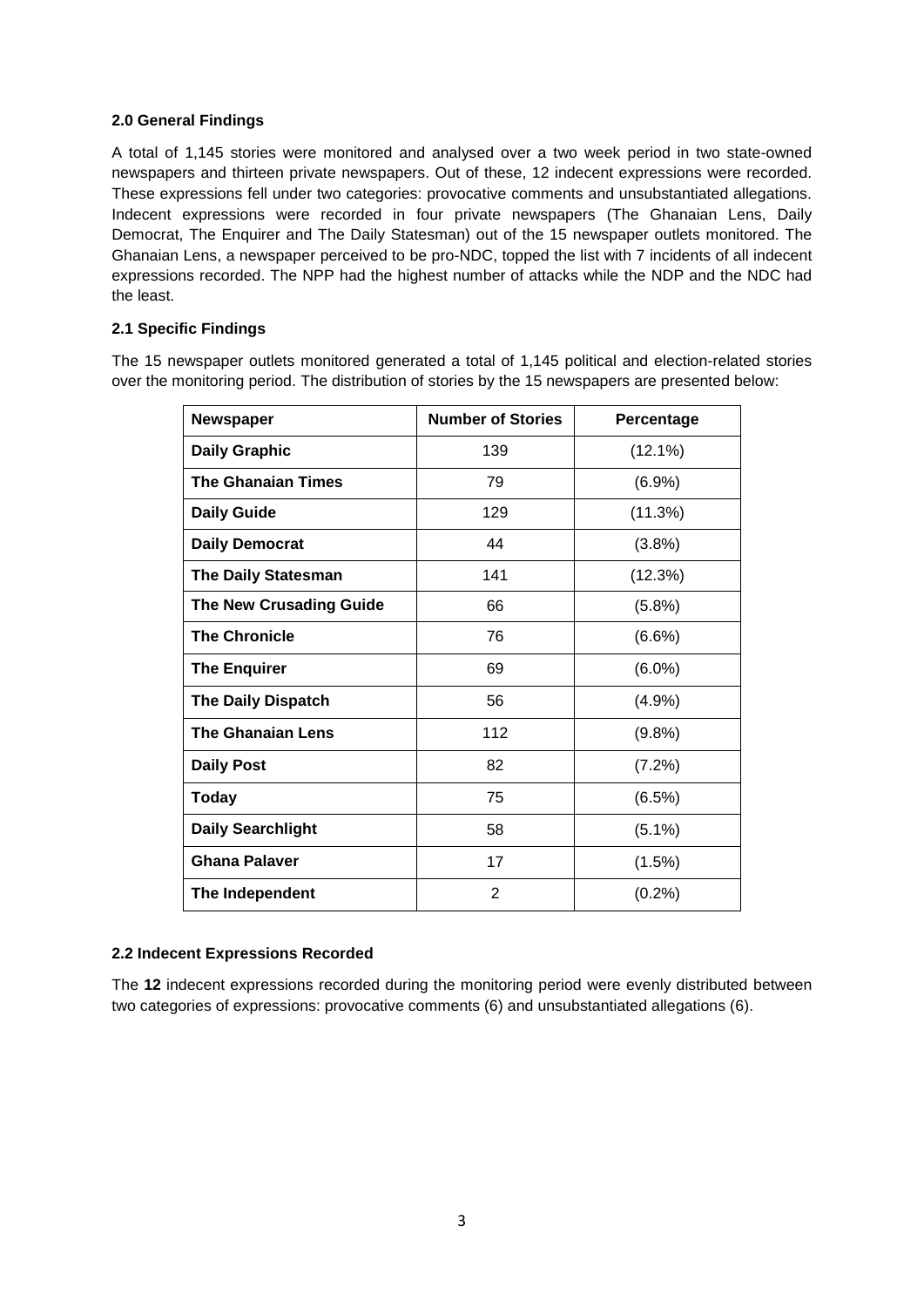

### **2.3 Newspapers and Incidents of Indecent Expressions**

Indecent expressions were recorded in four (4) out of the 15 newspaper outlets monitored. The Ghanaian Lens recorded the highest use of indecent expressions (7) in their stories. The 7 indecent expressions were predominantly provocative comments (6), followed by one unsubstantiated allegations. The second highest number of indecent expressions (3) was recorded in the Daily Democrat, all of which were categorised as unsubstantiated allegations. The Enquirer and the Daily Statesman both recorded an incident each.

| <b>Newspaper</b>        | Type of expression used              |                                       |              |
|-------------------------|--------------------------------------|---------------------------------------|--------------|
|                         | <b>Provocative</b><br><b>Remarks</b> | Unsubstantiated<br><b>Allegations</b> | <b>Total</b> |
| Daily Graphic           | 0                                    | 0                                     | 0            |
| The Ghanaian Times      | 0                                    | 0                                     | 0            |
| Daily Guide             | 0                                    | $\Omega$                              | 0            |
| Daily Democrat          | $\Omega$                             | 3                                     | 3            |
| The Daily Statesman     | 0                                    | 1                                     | 1            |
| The New Crusading Guide | 0                                    | $\Omega$                              | O            |
| The Chronicle           | 0                                    | 0                                     | 0            |
| The Enquirer            | 0                                    | 1                                     | 0            |
| The Daily Dispatch      | $\Omega$                             | $\Omega$                              | $\Omega$     |
| The Ghanaian Lens       | 6                                    | 1                                     | 8            |
| Daily Post              | 0                                    | 0                                     | 0            |
| Today                   | 0                                    | 0                                     | 0            |
| Daily Searchlight       | $\Omega$                             | 0                                     | $\bf{0}$     |
| <b>Ghana Palaver</b>    | $\Omega$                             | 0                                     | $\bf{0}$     |
| The Independent         | 0                                    | $\Omega$                              | 0            |
| <b>Total</b>            | 6                                    | 6                                     | 12           |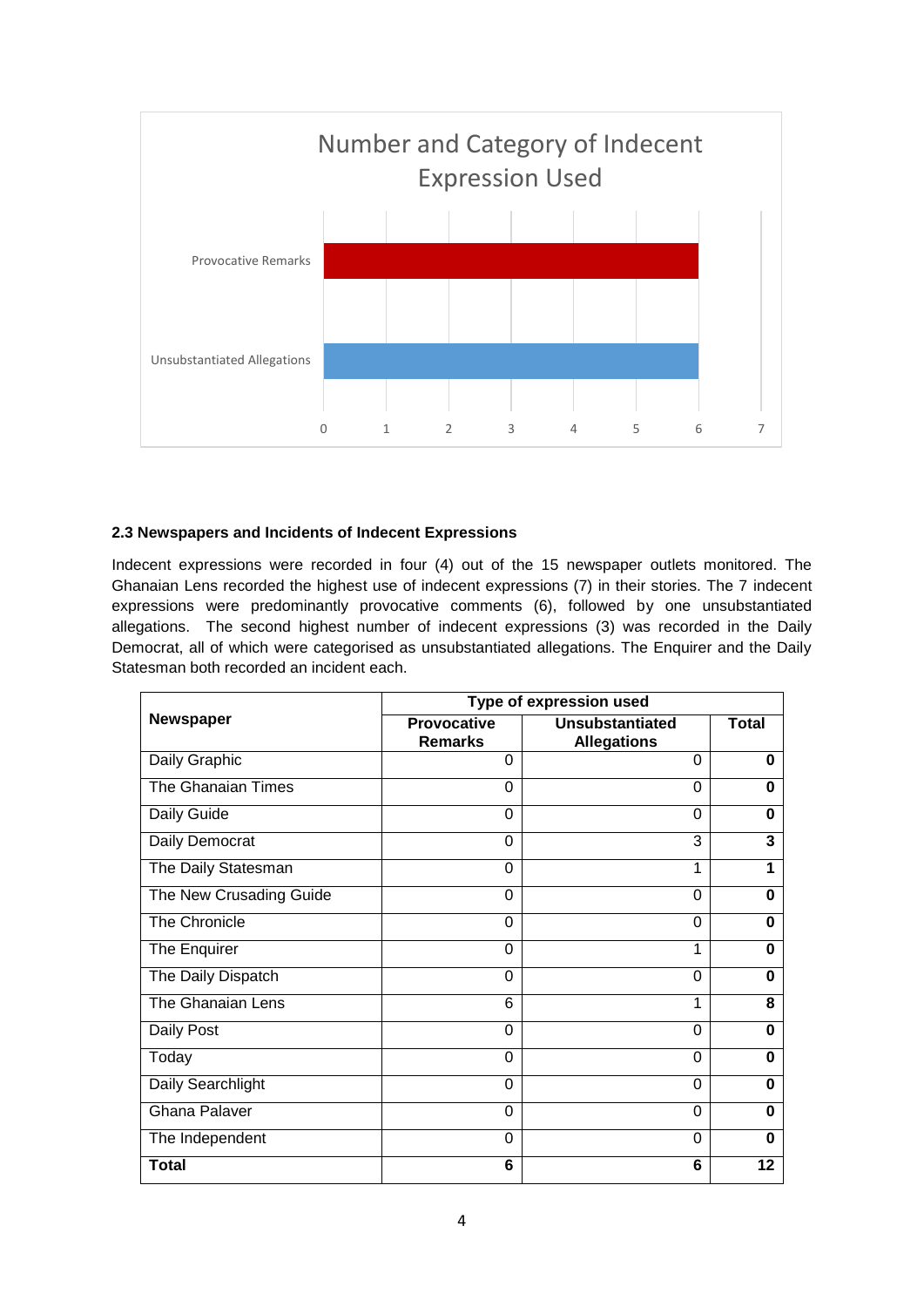#### **2.4 Targets of Indecent Expressions**

The NPP and its functionaries were the target of 9 of the indecent expressions recorded in three newspapers, namely the Ghanaian Lens, the Daily Democrat and the Enquirer. Similarly, functionaries of the NDP were attacked twice in The Ghanaian Lens, while those of the NDC were the target of one indecent expression in The Daily Statesman. The figure below shows the breakdown of the targets of indecent expressions recorded.



#### **2.5 Specific Expressions Used**

Below are the particular expressions coded as being abusive/indecent and the newspapers these expressions were published in. Also provided are the headlines, dates, by-lines, and page numbers of stories that carried abusive expressions. These details are provided in order to address the peculiarities of newspaper monitoring and facilitate the verification of findings.

#### **Newspaper**: The Daily Statesman

**Story Type**: Letter

**Headline**: Nana Konadu, Dr Nduom and Dr Mahama were EC's target

**Date**, **By-line**, **Page Number**: November 8, 2016; Kwabena Owusu-Aduomi; Page 7

**Context**: The writer discusses the EC's disqualification of some presidential aspirants and the upcoming general elections.

**Expression(s)**: "…KINDLY allow me some space in your popular newspaper to express my views on the recent disqualification meted out to some presidential candidates by the Electoral Commission. I can say with utmost certainty that the plan was premeditated by the EC under the DICTATES of the NDC to be executed in the ''LAST HOUR.'' - **(Unsubstantiated allegation)**

**Newspaper**: The Ghanaian Lens

**Story Type**: Commentary

**Headline**: Nana Konadu Agyeman Rawlings is an expired commodity

**Date**, **By-line**, **Page Number**: November 14, 2016; No By-line; Page 3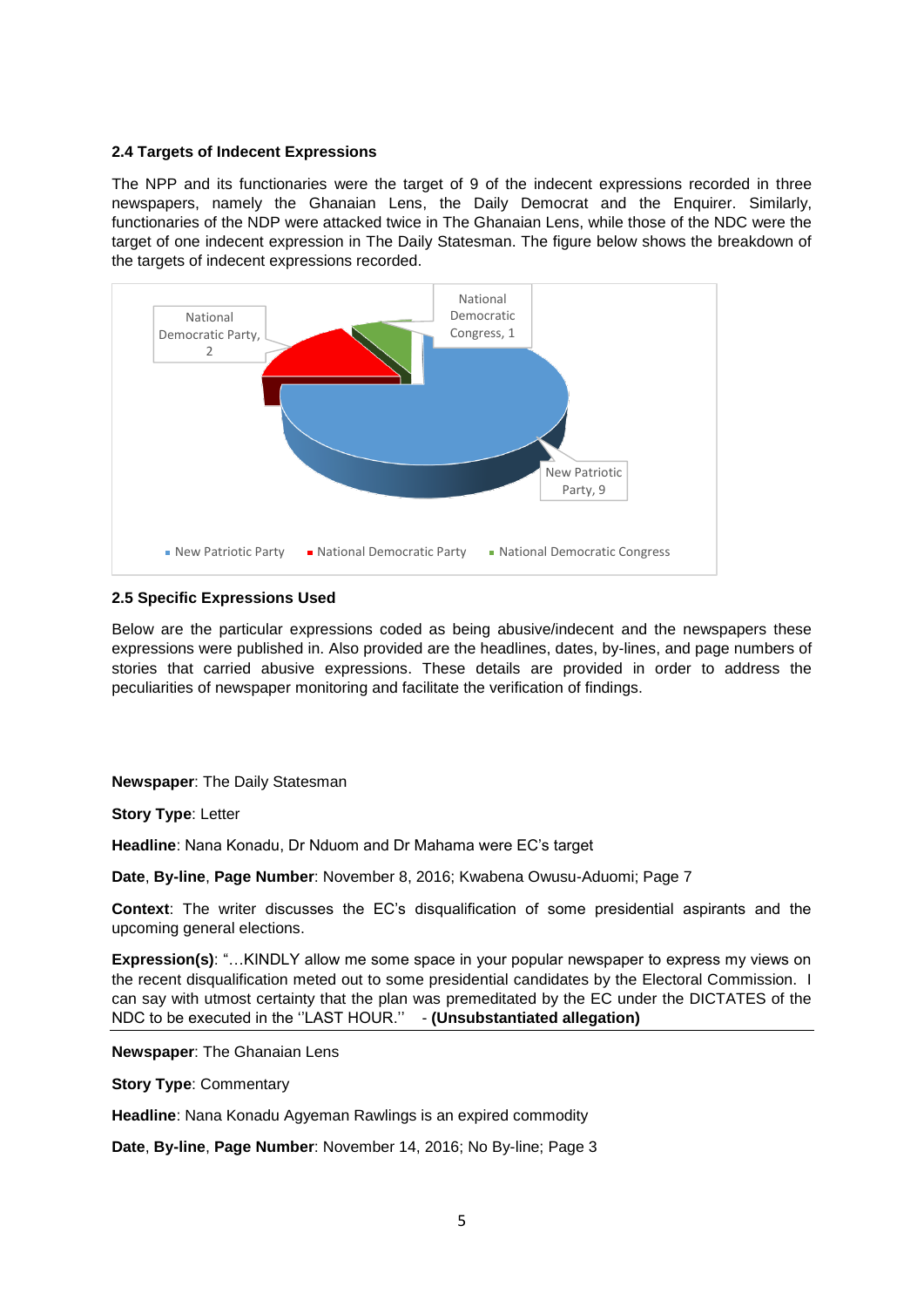**Context**: The writer tries to give an insight into the personality of the former first lady as well as some of the things she has allegedly done.

**Expression 1**: ''…has turned into a commode buzzing fly just to make empty political noise to expose her selfishness, ignorance, mediocrity, bumptiousness, greed, hatred and disrespect for others' **(Provocative remark)**

**Expression 2:** "she is simply toxic and no sane person wants to mingle with her". - **(Provocative remark)**

**Newspaper**: The Enquirer

**Story Type**: Commentary

**Headline**: The NDC hat trick and a Guinness book of records

**Date**, **By-line**, **Page Number**: November 14, 2016; Abdullah Abdullah; Page 2

**Context**: The story attempts to highlight some things the NPP government allegedly did when they were in power.

**Expression:** "they orchestrated the killing of the Yana and cleverly hid all evidence".

- **(Unsubstantiated allegation)**

**Newspaper**: The Ghanaian Lens

**Story Type**: Commentary

**Headline**: Akufo Addo where is your sister Mamaa Addo

**Date**, **By-line**, **Page Number**: November 11, 2016; Margaret Jackson; Page 3

**Context**: The story claims that Akufo-Addo is known to be violent and is responsible for some 'bloody' undertakings and yet he manages to go unpunished.

**Expression 1:** "Akufo Addo who in his Legon days impregnated one Virginia Hersey and denied responsibility leading to her expulsion'' - **(Unsubstantiated allegations)**

**Expression 2:** ''Knocked down and killed an elderly person on his way from Legon campus''. - **(Unsubstantiated allegation)**

**Expression 3:** ''His first marriage to a Nigerian woman did not end on a positive note as severe beatings and maltreatment by Akufo Addo compelled the family of Remi to whisk her away''. - **(Unsubstantiated allegation)**

**Newspaper**: The Ghanaian Lens

**Story Type**: Commentary

**Headline**: Does the NPP have a manifesto to propagate?

**Date**, **By-line**, **Page Number**: November 2, 2016; Dr. Michael J.K Bukor; Page 3

**Context**: The story was a reaction to comments made by some leading members of the NPP on their campaign trails.

**Expression(s)**: ''Now here comes Samira Bawumia too, a nonentity carrying a moral baggage to be despised for…have we not heard of her infidelity to the master liar ''. - **(Provocative remark)**